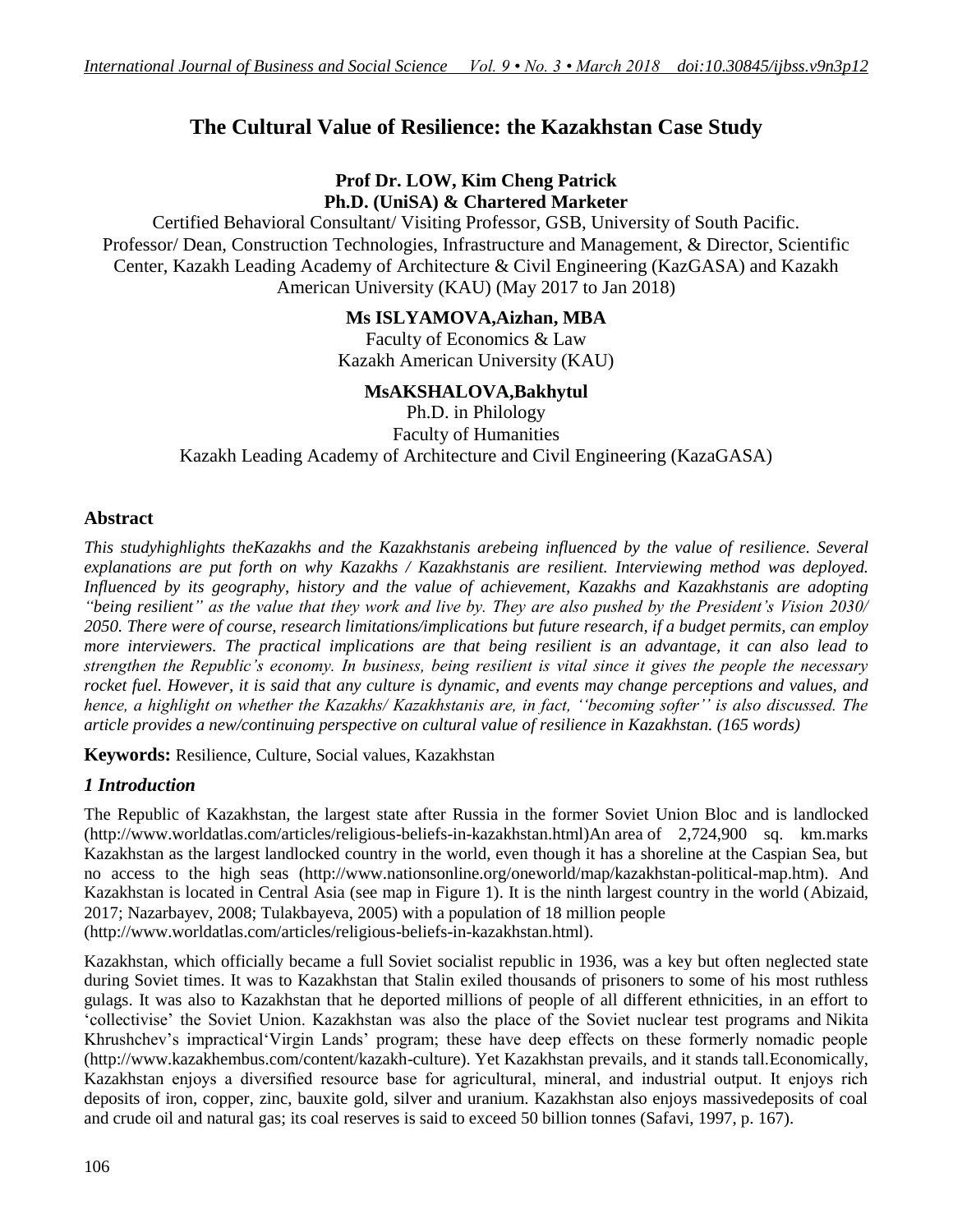

**Figure 1 shows the location of Kazakhstan**

(Source: http://www.lonelyplanet.com/maps/asia/kazakhstan/)

# *2 Literature Survey*

### **2.1 What is resilience?**

Resilience is about bouncing back and moving onin spite of the problems, odds or difficulties that one faces. One is a warrior. One acts, and one has the fighting spirit; one keeps on going to achieve what one seeks to attain. Not deterred by problem(s) or obstacle(s), one makes a comeback and moves on. One moves on, perseveres and further accomplishes.

To be a resilient person is to be "a climber", and one enjoys a high Adversity Quotient (AQ) (Stoltz, 1997).Being resilient, "one is tough and one does not get easily discouraged" (Low, 2017, p. 1).Resilience is thus the ability to thrive in the face of change and disruption.

Bob Proctor once said that, "The only limits in our life are those we impose on ourselves" (cited in Low, 2017). Indeed, on the contrary, one does not owe anyone a living, instead one owes it to oneself; one is fiercely independent, and one learns and grows.

### **2.2 Kazakhstan, Kazakhs/ Kazakhstanis and resilience**

The eleventh through the eighteenth centuries saw recurring control over Kazakhstan by Arabs, Turks, and Mongols. And the people of Kazakhstan consider themselves great warriors and still honour many of the war heroes (http://www.kazakhembus.com/content/kazakh-culture). And in modern times, through Baikonur, Kazakhstan "(made its) much-needed first step into space, a step dictated by history itself", making its way to the stars (Nazarbayev, 2008, p. 276). Traditionally too, modern Kazakhstan has the Golden Warrior (Man) (ZolotoiChelovek, in Russian) as its symbol and icon(Kazakhworld.com, 2017).

To worry, on one hand, is to immobilise oneself (a leader); besides, worrying is negative; and it is not worth or helpful doing so. Contrariwise, to be resilient, one is a warrior and not a worrier. To be a warrior is to be proactive and productive (Low, 2017). One seeks to advance oneself; one achieves.One does not get stalled, paralysed or immobilised by a problem and/ or an obstacle.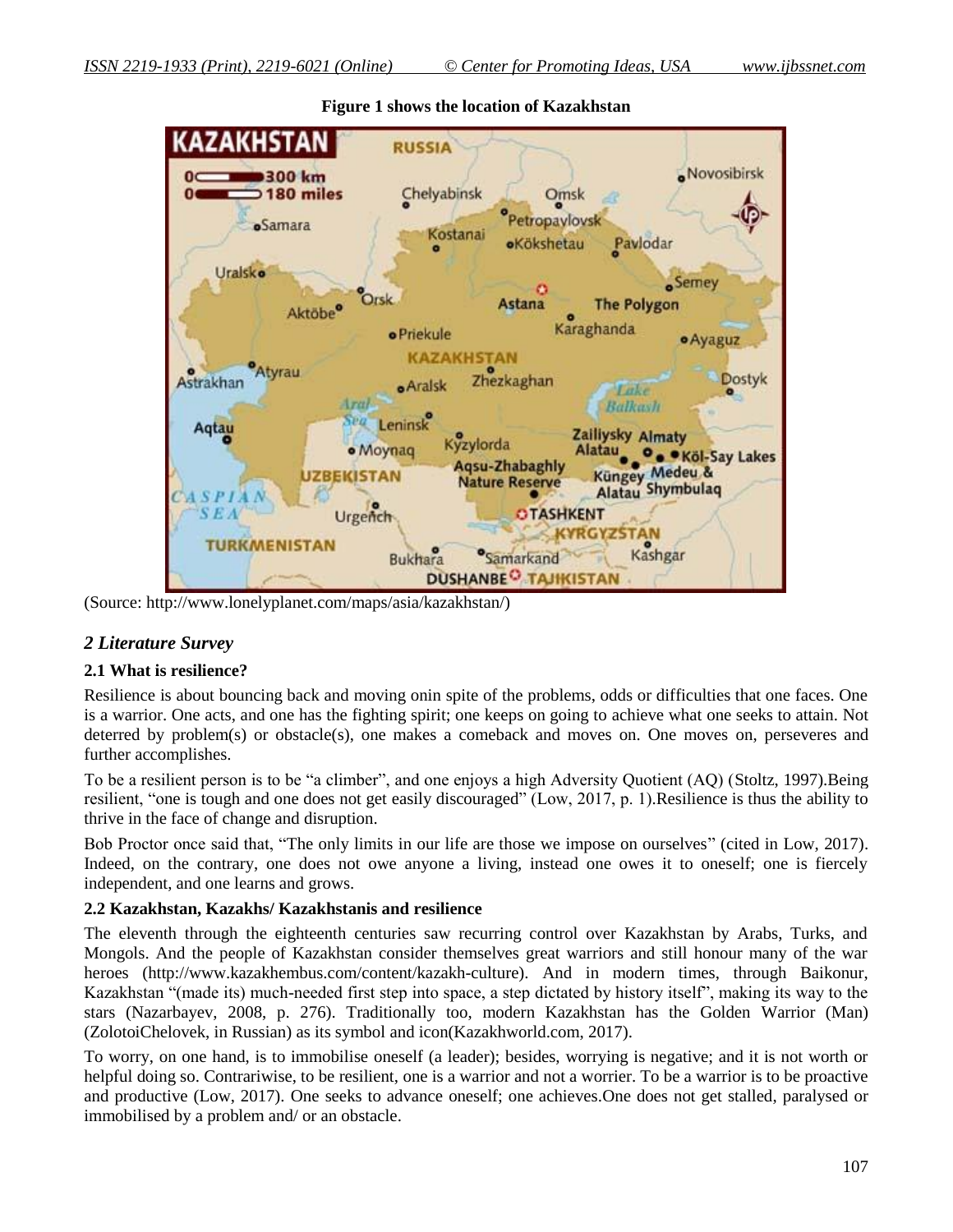One takes action, a concrete or proactive step to move on; one has the resolution and courage to move on. "Every Kazakhstani should have a sense of his own worth and take responsibility for his actions and life." And drawing parallels to the Republic and Kazakhstanis, citing the great Abai, Nazarbayev (2008, p. 329) spoke of "If you want to be rich, learn a trade" and citing Kazakh sayings, he spoke of "Try to master seven languages and know seven sciences"; thus, learning, education and action are important to the Republic's economic growth and its modern development and progress (Low, 2017).

# *3. Research methodology*

The researchers conducted semi-structured interviews with 45 Kazakhstanis from a cross section of the society. These interviewees ranged from civil service officers, professors, businesspeople to bank employees and other professionals. They were all Kazakhstanis, and several referrals were made in which the researchers relied on some of their contacts to access the participants. The period of the study was conducted from 7 May to 31 August 2017. The composition and age range of respondents are shown in Table I.

Sekaran (2000, p. 296-7) has indicated that, the ""sample sizes between 30 and 500 could be effective...and appropriate for most research...Qualitative studies typically use small sample sizes because of the intensive nature of such studies"". The sample size of 45 was decided because of various aspects including costs, time accessibility and limited personal resources. Of importance are the criteria in selecting these respondents; chiefly, the respondents should be:

- (1) Kazakhstan citizens,
- (2) at least 21 years of age, and have at least worked a minimum of two years,
- (3) living in Singapore for, at least, the past five years.

| <b>Job Types</b>                                    | Age           | Number of |           |                    |                             |  |  |
|-----------------------------------------------------|---------------|-----------|-----------|--------------------|-----------------------------|--|--|
|                                                     | 21-44         |           | $45 - 60$ | <b>Respondents</b> | <b>Males</b>                |  |  |
| <b>Females</b>                                      |               |           |           |                    |                             |  |  |
| Civil Service                                       | 4             | 4         | 8         | 4                  | $\overline{4}$              |  |  |
| Academicians                                        | 5             | 4         | 9         | 3                  | 6                           |  |  |
| Managers                                            | 5             | 4         | 9         | 6                  | 3                           |  |  |
| (private sector)                                    |               |           |           |                    |                             |  |  |
| <b>Business</b>                                     | 4             | 4         | 8         | 4                  | 4                           |  |  |
| owners                                              |               |           |           |                    |                             |  |  |
| Bank                                                | 3             | 3         | 6         | 4                  | $\mathcal{D}_{\mathcal{L}}$ |  |  |
| employees                                           |               |           |           |                    |                             |  |  |
| Others                                              | $\mathcal{R}$ | 2         | 5         | 3                  | $\overline{2}$              |  |  |
| Total number of respondents                         |               |           | 45        | 24                 | 21                          |  |  |
| <b>Source:</b> Interview surveys May to August 2017 |               |           |           |                    |                             |  |  |

**Table I. The composition: job types, age and gender of the interviewees.**

At the start of the interviews, the researcher began with some small talk to put the interviewees at ease.As in Low (2007, 2002), the session began by asking the respondents about his or her personal area(s) of interest, often detected in previous interactions, previous telephone calls or in the informal conversations occurring before the actual interview. In face-to-face interaction, small talk, politeness routines and jokes aside, people often more fully express their humanity with this naturalness leading to open expression and comfort (Shuy, 2002). No interviews were audio or video-recorded as they are seen as obstructing the free flow of expressions. Instead, all interviews were transcribed from notes to typewritten pages. Mental notes taken during the interviews were transcribedwithin 24 hours

Note that as mentioned in Dawson (2002, p. 28, 29), during the semi-structured interviews, the same questions were asked in each interview, but the researchers also wanted the interview to be flexible so that other important information can still arise.The interview guide sheet was developed, with the following questions (Interview surveys May to August 2017). It helped the interviewer and the interviewee to stay focused on the issues set for discussion and allowed the respondent to do most of the talking.

(1) How doyou perceive Kazakhstanis? What are your views of them, please?

(2) How resilient areKazakhstanis?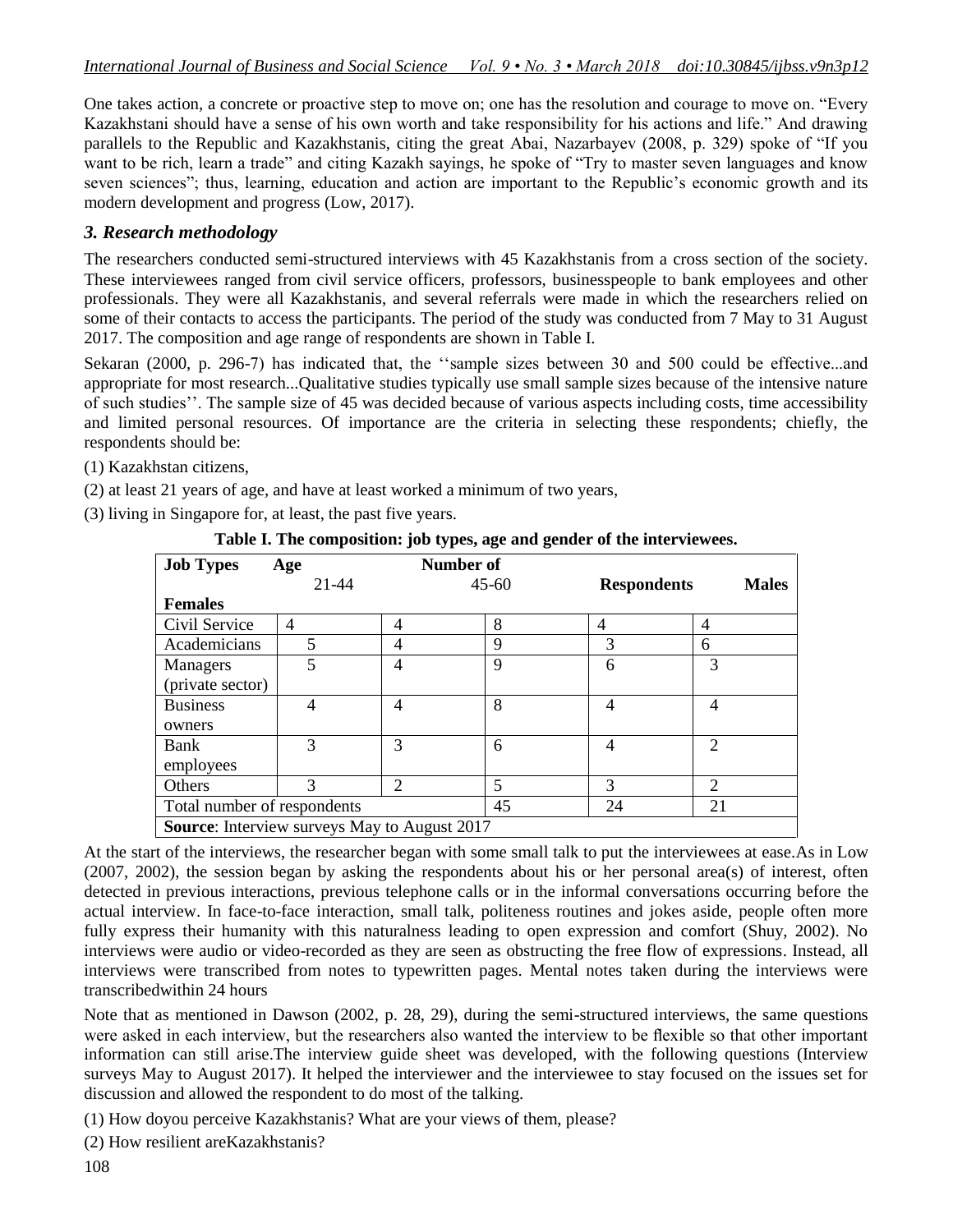- (3) What are the ways you perceive that make Kazakhstanis resilient (not resilient)?
- (4) What (historical) events do you think help to shape Kazakhstanis?
- (5) What strengthens (weakens) Kazakhstanis?

# *4. Findings*

To the question: "How do you perceive Kazakhstanis?" Forty-one interviewees or 91.11 per cent of the respondents spoke of Kazakhstanis as being "tough" and "are being resilient". "We want to grow"; one interviewee a 35-year old male explained, ""Most Kazakhstanis want to grow and achieve better wealth; and for me, I want to get a good job; and I want to do what I like, and like what I do… The wanting to grow makes us, Kazakhstanis, resilience." However, interestingly, he quickly addedthat some Kazakhs and Kazakhstanis want to achieve, grow and increase their wealth to show off or flaunt their wealth."

In any case, all the interviewees(100 percent) spoke of Kazakhstanis as liking or preferring independence. ""It is good that we have our own independence and we decide things for ourselves and for our future". "We also have much political will'; "we want to run our business independently" (interviewees' input). They saw their resilience as in the form of being strongly swayed by Republic"s determination to be independent (as in 1991).

""How resilient are Kazakhstanis?"" Forty-two interviewees or 93.33 percent of the interviewees spoke of the republic"s geographic and climatic conditions, that is, its" cold long winters and short summers as making the Kazakhs and Kazakhstanis tough. Similarly, forty-two interviewees or 93.33percent of the respondents, consisting mainly of business owners, civil servants and academicians refer to this "wanting to grow"as the being resilient dimension (mentioned sixty times). Here, under this category, several interviewees indicated that "Kazakhstanis" desire to be the first and best brings the Kazakh society and people to new achievements, levels and developments" [Here, the trained eyes of the researchers detected high sense of patriotic fervour in these interviewees" perceptions].Thirty-eight interviewees or 84.44 percent of the respondents expressedthe resilience factor as running their business independently (mentioned fifty-five). The Republic ofKazakhstan, being "a landlocked country" (forty-two interviewees or 93.33 percent of the interviewees) and the Republic's vulnerabilities (forty-one interviewees or 91.11 percent of the interviewees)were also cited as factors that make the Kazakhs/ Kazakhstanis resilient. Thirty-seven interviewees or 82.22 percent of the interviewees also highlighted that they are "keen to learn to improve themselves" or "better their careers" (mentioned fifty-six times). Thirty-five interviewees or 77.77 percent of the interviewees also spoke "Kazakhs" rich traditions and ways" as the resilient-contributory factor (mentioned forty-three times) while thirty interviewees or 66.66 percent of the interviewees also spoke of the "push-pull" factor of the President"s vision 2030/ Strategy Kazakhstan 2050 as making the Kazakhs and Kazakhstanis resilient.Some interviewees referred the President as "playing a key role"; he is "a good leader who brought the Republic independence"…"and much progress" (mentioned 34 times).

And interestingly too, twenty-nine interviewees or 64.44 percent of the interviewees also spoke of the country"s resilience as coming from the cultural value of diversity. Twenty-five interviewees or 55.55 percent of the interviewees pointed out the fact that the Kazakhs/ Kazakhstanis are open to new opportunities which is due to the heritage of a nomadic culture.

"What are the ways you perceive that make Kazakhstanis resilient (not resilient)?" The majority, thirtyoneinterviewees or 68.88 percent of the respondents indicated "our independence from Soviet Union" makes Kazakhstanis resilient. And at the pragmatic level, thirty interviewees or 66.66 percent of the interviewees spoke of wanting to "be independent, running their own businesses" (mentioned forty-one times); they felt that "they have more freedom".

It is also worthy to note that less than half, that is, 20 interviewees or 44.44 percent of the interviewees claimed that the sense of unity accounts for Kazakhstanis being resilient. Here, we can safely say that the Republic is still young in nation-building, and it takes time to foster or spur the people together.In any case, several factors that are unique to Kazakhstan, its land, and its history, unite its people. Kazakhstanis are proud of the country"s abundant natural resources, agricultural potential, and natural beauty. The people are also united in their shared history as a neglected republic during the Soviet years (http://www.kazakhembus.com/content/kazakhculture).Besides, Low (2017; 2017a) also highlighted that the value of unity among the Kazakhs and Kazakhstanis pushes or steers the value of "being resilient".When the people are united, resilience certainly grows. The Great Chinggis Khan often stressed on unity among his people.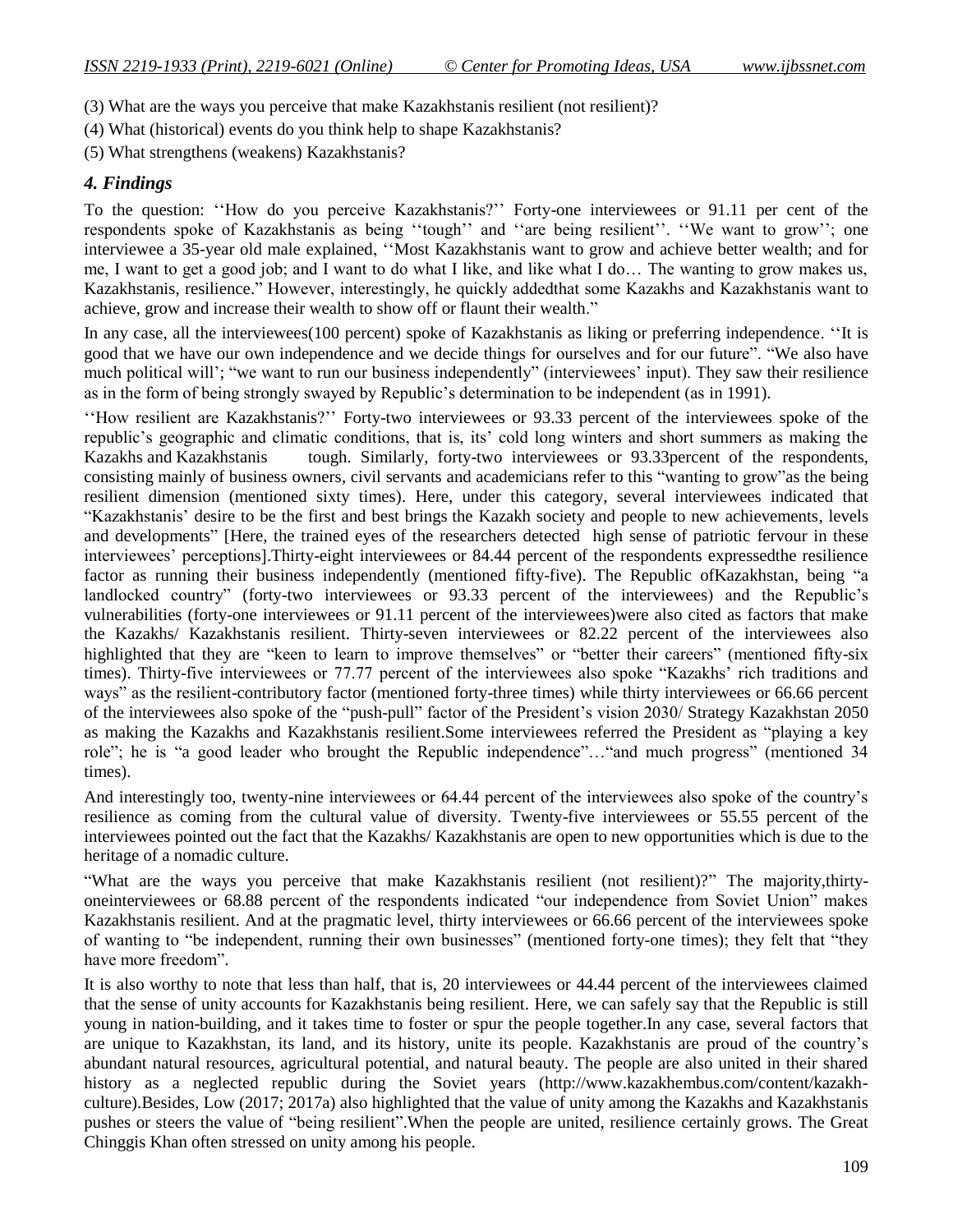To Chinggis Khan, a single people are like a single arrow, but many tribes combined become powerful; they become like a quiver of arrows. The latter is stronger. Teamwork and solidarity, as the Mongolian saying – "Union is source of success (Evlevelbutne)" goes, was therefore preferred. Teamwork is indeed a way of life and a critical component of work-life in modern organizations. And team leadership is critical for organizational growth. Successful leaders develop and use their effective teams to attain organizational (national) goals. (Lussier & Achua, 2007, also cited in Low, 2009, p. 80;Low, 2017.).

The interviewees expressed the various ways that make Kazakhs/ Kazakhstanis resilient, and these can be summarized as in Table II and as shown in Figure 1.

# **Table II. The ways that make Kazakhstanis resilient with the number and percentage of respondents having these perceptions.**

| What makes Kazakhstanis resilient?                                           | No. of | respondents | Percentage |
|------------------------------------------------------------------------------|--------|-------------|------------|
| <u>Key answers:</u>                                                          |        |             |            |
| Strongly swayed by the Republic's determination to be independent (pre-1991) |        | 45          | 100        |
| Geographic and climatic conditions (cold long winters, short summers)        |        | 42          | 93.33      |
| Kazakhstan is a landlocked country                                           |        | 42          | 93.33      |
| Wanting to grow                                                              |        | 42          | 93.33      |
| Strongly influenced by the Republic's vulnerabilities                        |        | 41          | 91.11      |
| "Run own business independently"                                             |        | 38          | 84.44      |
| Keen on learning and self-improve to secure good careers                     |        | 37          | 82.22      |
| Kazakh's rich traditions and ways                                            |        | 35          | 77.77      |
| "Push or pull" by the President's vision 2030/ Strategy Kazakhstan 2050      |        | 30          | 66.66      |
| The value of diversity                                                       |        | 29          | 64.44      |
| Openness to new opportunities (which is the heritage of nomad culture)       |        | 25          | 55.55      |
| Sense of unity                                                               |        | 20          | 44.44      |

# *5. Analysis and discussion*

### **5.1 Resilience among Kazakhs/ Kazakhstanis**

Twenty-three interviewees opined that, "we"re warriors; we are resilient" (mentioned 23 times). Kazakhs/ Kazakhstanis are warriors and not worriers (Low, 2017).

Interestingly, several interviewees, many aged 45 to 60 years, expressed this, ""Kazakhstanis just have to be resilient, is there a choice?" Several interviewees spoke of "being landlocked" and squeezed between two giants, Russia to the North and China to the East.

"We've to be resilient." Indeed today's "much political will exist" (several interviewees' input; mentioned 34 times). The political will is still there, and it is very strong. In the past, seemingly Kazakhstan had been changed by the Soviet Union; its people looked and acted differently and its language had partially been neglected; however, the Kazakh people were still proud of their history and their heritage (http://www.everyculture.com/Ja-Ma/Kazakhstan.html).

# **5.2 Resilience and Kazakhs' traditions and ways**

Kazakhstan is a land of extremes – cold in winter, hot in summer; the Kazakhs have faced for millennia and still face today: little arable land, scarce water resources, extreme climate conditions. (http://www.nowruzinternational.org/regions/central-asia/kazakhstan/kazakhs/essays/1), and to this author, its geography and climate also make the citizens tough. Kazakhstan, the land of the great Steppes and a landlocked country, is resilient; the Kazakhstanis are tough people. Historically, it is known that the Kazakhs came from the great Chinghis Khan and from a warrior race.

The Kazakhs can be said to be resilient people (Low, 2017). Traditionally, the Kazakhs are nomadic and the young males have to tend to sheep (Kazakh: Koi jasy). Teenagers had to be able to graze a flock of sheep in rainy, windy, or sunny weather, as well as to protect them from wolves and wild dogs. This was a difficult task, but the ultimate task for a young Kazakh male (Ashalova, 2002).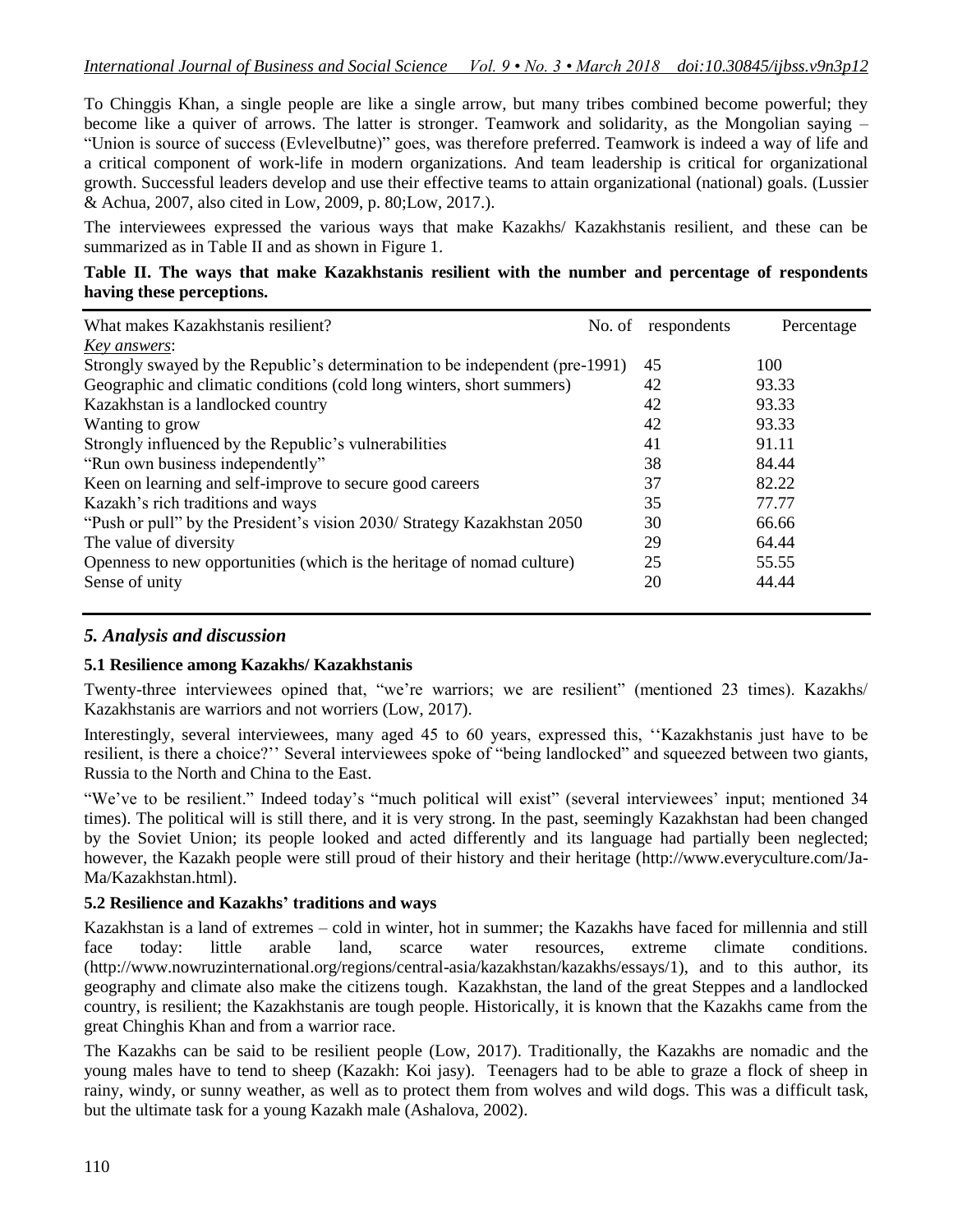Guarding (Kuzet) was challenging in olara (the interval of time between the end of the preceding and the beginning of the coming month) and kuzeu (the time of shearing). This was a period that hungry wolves might attack the sheep; a time guards did not have time to joke. The guards would also set traps and dig holes; such guarding would show courage and carefulness (Ashalova, 2002).

"Die-hard" (interviewees' inputs; mentioned 40 times), Kazakhs'/ Kazakhstanis' resilience can also be, in some ways, seen in modern times through the transformation of the abandoned Soviet towns (Russian: zabroshennyyegoroda) after independence; several of them such as Chilik

(https://dic.academic.ru/dic.nsf/ruwiki/1411592; http://www.omskmap.ru/point/kydykchilik/lore/184) and Zhanatas [\(http://www.unikaz.asia/ru/content/istorii-kazahstanskih-gorodov-zhanatas;](http://www.unikaz.asia/ru/content/istorii-kazahstanskih-gorodov-zhanatas) Low, 2018, forthcoming) rejuvenated and grow into "new" towns.

# **5.3 Resilience and women**

Women too were important to survival in nomadic culture, and required to know how to ride and fight. The generations of ancestors are especially revered or respected, the legends of their wisdom and courage are still told in epics by Kazakh bards called zhirau

(http://www.nowruzinternational.org/regions/central-asia/kazakhstan/kazakhs/essays/1).

"If you look at a modern Kazakh woman you will see a strong woman," expressed one interviewee). "The typical Kazakh/ Kazakhstani woman would have these qualities: she graduates from a university, she has a stable job, family and children. Of course, there are many women who stay at home and look after the children, while their husbands earn money, but more often one will see working women with a family. Indeed some of these women are very good leaders." Another interviewee indicated that, "Although Kazakh society is dominated by men, women play active role in all spheres of life, at all levels, but mainly occupy the average rank in the hierarchical staircase."

Several post-graduate qualified women interviewees stressed that Kazakh women today are "women who are pushed by personal growth" and wanting to grow themselves; they are tough. Many have "the inner will to develop" (mentioned twenty times). These match with what were stated in Low (2017). Today"s Kazakhstani womenfolk, an important part and force, should be better tapped and be incorporated into the Republic"s workforce participation for its economic growth and development. Low (2007a, pp. 690) further stated that mentoring and coaching too can be used as part of diversity management to promote the employment of women, breaking the glass ceiling and training them for higher posts (Dessler, 2005; Low, 2007a) within the organizations. Networking helps too (Dessler, 2005, Low, 2007a). Of significance, the local women can also network, and join the women networking groups such as the Almaty International Women Association (AIWA). And all these add on to the women's strengths as well as the Republic's resilience.

# **5.4 Resilience in terms of the value of diversity**

64.44 percent of the interviewees also spoke of the country"s resilience; some stated that "historically, we"ve been open to outsiders", "foreigners are welcome and these contribute our wanting to learn, being keen to learn, learning new experiences(, and growing), thus making us resilient" This fits aptly with what has been indicated in Low"s (2007a, p. 690) article.

Kazakhstan is a multi-ethnic Republic (Low, 2017; 2007a). Over the past two hundred years the region attracted many Russians and Ukrainians moving into the empire"s frontiers, and in the Soviet era it became home to whole populations exiled by Stalin, including Chechens, Meskhetian Turks, Tatars, Koreans and Germans (http://www.nowruzinternational.org/regions/central-asia/kazakhstan/kazakhs/essays/1). Low (2007a, p. 694) also highlighted the following pointers:

Kazakhstan (too) can enjoy… the melting pot edge. Basically, Kazakhstani people can in fact tap their ethnic diasporas, networking and relationship-building. What is true for Singapore with the various ethnic Singaporeans (the Malays, the Chinese and the Indians) – through their respective trade chambers – tapping the rich ethnic connections globally for mutual benefits… can also be used by Kazakhstan. In other words, the diversity and the presence of the various ethnic groups can be a boon: Just like the Koreans who develop good ties with the South Koreans; ethnic Russians can also connect well with the Russians in Russia. Recently, Pyatyorochka, Russia"s largest retailer has announced its' opening in Almaty (Sadatov, 2004, cited in Low, 2007a).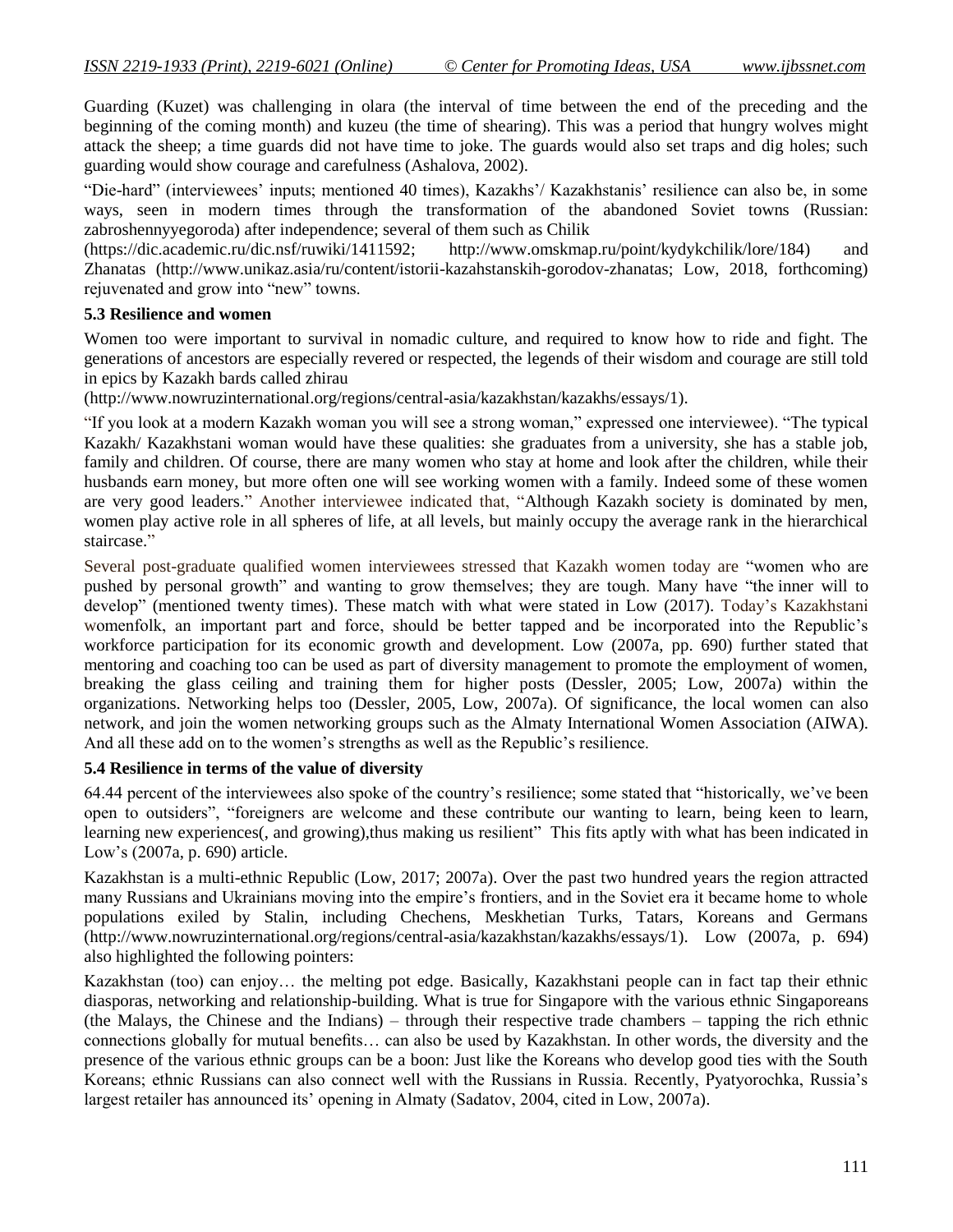"Kazakhstan Inc.", a network of Kazakhstan"s major ethnic trade associations and chambers such as the European Business Association of Kazakhstan (Eurobak) and Union of Film Makers may thrive on collaborative efforts to boost the Republic"s economic growth; diversity and networking then can be seen in the big picture and work to the Republic"s advantage. The value of diversity too has its benefits when it comes to the nation"s education.

One of Kazakhstan"s tertiary institutes, Kazakhstan Institute of Management, Economics and Strategic Research (KIMEP), the premier English language University, located in Almaty, has one of its formal statements that reads as "Feeling and understanding the difference; the difference is indeed obvious" (KIMEP, 2004 brochures/ Low and Bergeneva, 2005, cited in Low, 2007a). Here, the difference can be interpreted as diversity. Most of its faculty members are recruited and selected from aboard; and they are trained aboard too; these coincide with the points raised by Wagner and Hollenbeck (2002, cited in Low, 2007a) in capitalizing on diversity. There is a foreign faculty, but exchanged programmes are also held for local staff, and most are sent to America and other universities to be trained. Its diverse faculty also teaches in English and an American style of education… (Low and Bergeneva, 2005, cited in Low, 2007a).

Besides, one big advantage from valuing diversity is the break or prospect to grow the employee and the organizational potential. This means higher morale; after all, people feel valued for what they bring to the organization. It also creates improved relationships at work, because people obtain the skills to identify, understand and accept cultural differences (Low, 2007a, p. 695; Low, 2017; Low, 2017b). Growing employee skills and valuing diversity have become a bottom-line business issue. The researchers would argue that other than the above benefits, like one Singapore example, it proves that having a cosmopolitan melting pot helps, the foreign professionals or experts are wanted to meet shortfalls or deficits in local manpower and to jump-start new economic plans (Low, 2007a, p. 695, Low, 2017; Low, 2017b).

### **5.5 Psychological resilience**

President Nursultan Nazarbayev successfully moved the capital from Almaty to Astana in 1997, in part to stifle a nascent Russian separatist movement (Abizaid, 2017). And the activity of 15 terrorist organizations identifying themselves as Islamic was outlawed; Islamic fundamentalism has not gained wide support in the Republic (Edelbay, 2013).

Traditionally, the Kazakhs are free from religious fanaticism. Kazakh religious tolerance helped peaceful coexistence of various religions (Edelbay, 2013). Where ""psychological resilience"" is concerned (should there be a terrorist attack), it appears that the government has it much in control. Abizaid (2017) spoke of Nazarbayev"s administration as stable (that denotes resilience), and it has been able to contain the ethnic, religious and economic strife that has led to the rise of Islamic extremism in other Central Asian republics. Connected to this, several interviewees expressed that "the President has been pushing for a stronger, progressive and more stable Kazakhstan"; "he is a good leader" (mentioned 34 times).These tie-in with Noor"s (2013) point that "President Nazarbayev was ranked as one of the top five great leaders of world whose contribution has led their country to the highest level of development".

Although a strong need exists for the people to know or be assured of the political succession, to the researchers, symbols or icons are there to strengthen the people's mental or spiritual anchors. Several interviewees spoke of "many Kazakhs own horses and keep pictures of them in their houses or offices", "yurts are important symbols too, reflecting of our formally nomadic lives is the yurt, a Central Asian dwelling resembling a tepee… transportable and utilitarian on the harsh Central Asian steppe". These symbols and icons(see also http://www.kazakhembus.com/content/kazakh-culture; http://www.everyculture.com/Ja-Ma/Kazakhstan.html) are necessary to boost the mental or psychological resilience. Of significance too, *Forbes* reported that in Astana, from the Central Concert Hall shaped like the national instrument, the *dombra*, to Khan Shatyr mall built to resemble a nomadic yurt, the city captures the desires of a leader, and Kazakhstanis attempting to construct a national heritage from the ruins of a nomadic and Soviet past (Abizaid, 2017).

# **5.6 The other side of the coin**

Having said all these, on the flip side, there are indeed mitigating factors that show Kazakhs/ Kazakhstanis are becoming less resilient.

Indeed, there is a need for Kazakhs/ Kazakhstanis to toughen up. It can be argued that there is too much reliance on the Government as "the father leader" as coined by Low (2007b; 2006).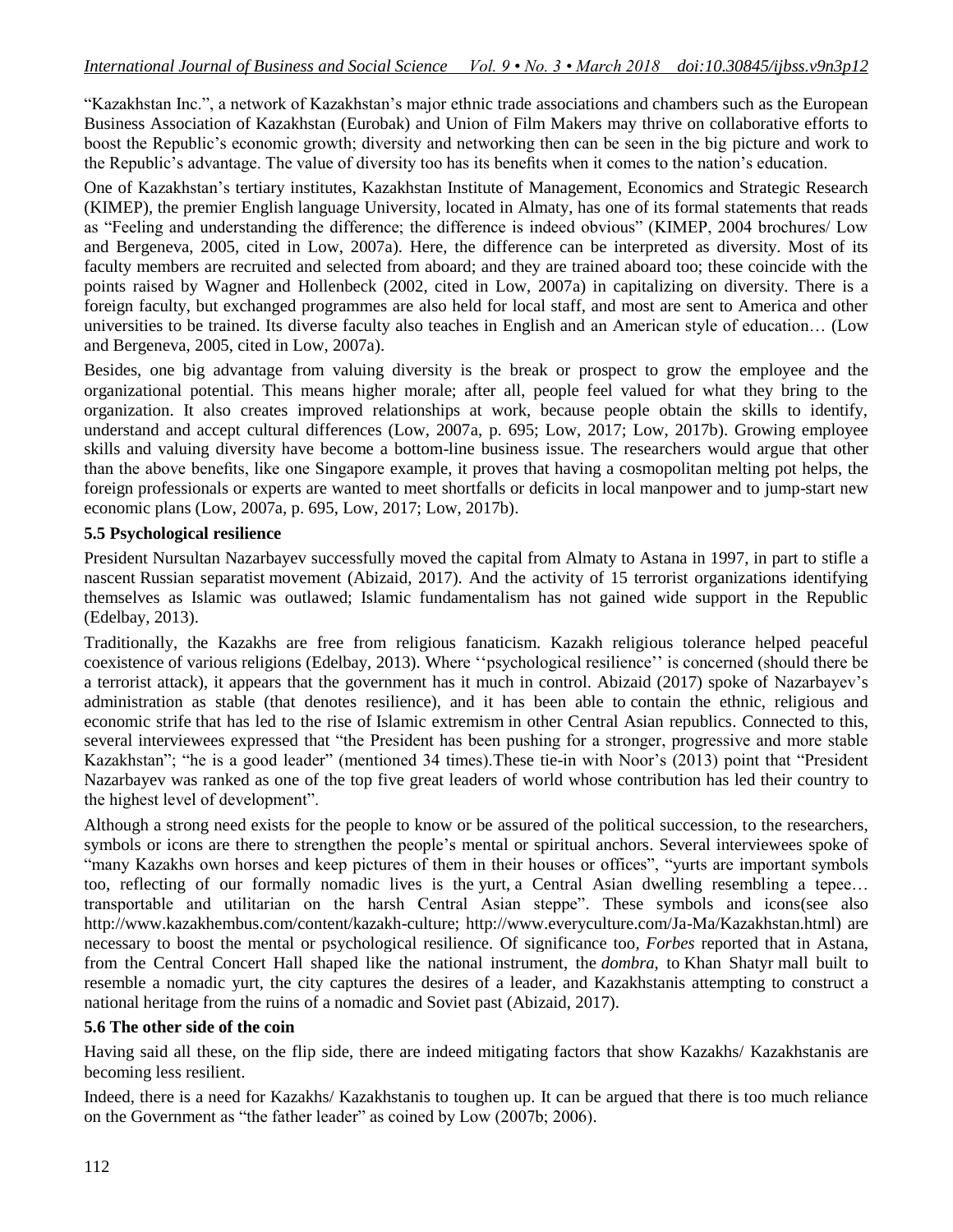Here, the Economist (2006, p. 13) reported of "soft paternalism", and the government appeals to the citizenry, nudging them to do things that are best in their interests. Since its independence in 1991, almost everything (such as internal security, national security, environment, infrastructure, education, tourism, business development, healthcare, housing and even old-age security) has been taken care of by the Kazakhstani Government. So, in a way, one can carefully say that it appears perhaps natural for the people to take things for granted; and these with nurturing parents and a fatherly government. One can suppose that these can be seen as presently, even in the near future, as threatening the resilient make-up of the Kazakhstanis.

#### **5.7 A cause for concern?**

Be it as it may be, the trend is still worrying, with some existing cause of concern. Some interviewees even expressed that "some Kazakhs/ Kazakhstanis are merely interested to make money or be wealthy and to show off". If this is so, the materialism and greed may set in, and this can certainly be bad for the Kazakhstani society. Besides, as life, living and lifestyle gets more comfortable, people can and do get soft – as this can be seen in history when the Mongols and the Manchus were ruling China; they became soft when they adopted a more sedentary, inactive lifestyle.

Nonetheless, like a ship"s anchor, the Government has played a crucial pro-active role as can be seen from President Nursultan Nazarbayev"s Vision 2050, it has created "a solid pathway for the people of Kazakhstan to foster forward their dream of becoming one of the greatest nations of the world" (Noor, 2013). Accordingly, Strategy Kazakhstan 2050 "highlighted long-term strategies to achieve these goals and takes a pragmatic approach in detailing each segment of social, economic, strategic and cultural plan while providing effective mechanisms for achieving progress in the face of domestic, regional and international challenges" (Noor, 2013).

One interviewee stressed that "when you have an education, nobody can take it away from you"; education can, as such, build in some form of [mental] resilience among the people. While the economy is being strengthened, it is worthy to note that through education as in Strategy Kazakhstan 2050, the people could also get smart and trained, sharpen their skills and better their mental resilience while having jobs and being employed [They can enjoy thus lifetime employability]. OECD (2016) mentioned the need for continuing efforts in adapting the education and training systems, with the need to upgrade technical and vocational training system as well as to create sector-specific training centres with linkages to industry. A number of American-style universities are also growing, and these include the Kazakh-American University and the Kazakh Leading Academy of Architecture and Civil Engineering or KazGASA. Of special mention is the Nazarbayev University which is a modern and rapidly growing university initiated by the President of Republic of Kazakhstan Nursultan Nazarbayev; he is seeking to promote a qualitative leap forward in the preparation of the next generation of national technical and scientific elites to assist in the country's industrial-innovative development (Topuniversities.com, 2017).

### *6. Limitations and benefits of the study*

In conducting this study, one of the key limitations is the time and cost constraint; hence, additional interviews or focus group studies have not been made. Perhaps, the sample size of 45 persons limits depth of analysis. As in Low (2002), one of the findings, and a typical limitation that most researchers face, is that there might be occasions when the interviewees were not as totally forthright as the researcher would have liked them to be in their answers. Possibly the interviewees regarded those questions as sensitive ones, particularly if they involved the effects of politics, Government rule and the Department of State Security. Justifiably, one needs to be, or at least sound, politically correct. This could have happened. The researchers have, in a way, factored this in – it was expected to happen – and the researchers would suggest and propose that further research consider this. In business, being resilient is vital since it gives the people the necessary warrior spirit. For its greater survival, Kazakhstan needs to better compete with other countries. The present study confirms Kazakhstanis" subscription to "wanting to learn and grow" and being resilient; the study is beneficial since Kazakhstanis, as a nation, can now know where they stand. Besides, they may be afraid to fail, but they do not stop at there. As one interviewee puts it, ""they can reinforceand spur themselves by visioning, planning and taking action via President NursultanNazarbayev's Vision 2030/ Strategy Kazakhstan 2050 to attain 'peace, development and progress'.".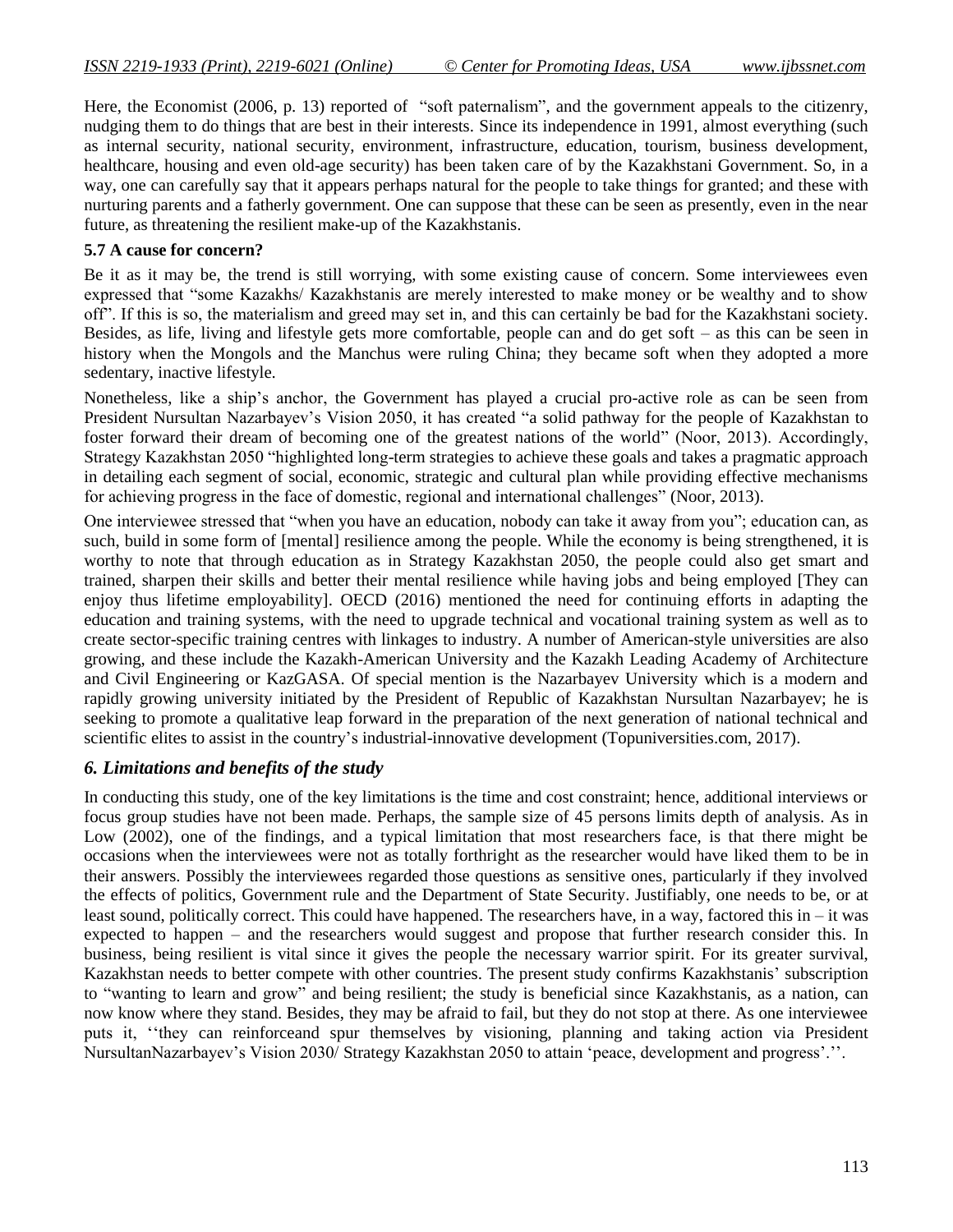# *7. Conclusions*

Overall, Kazakhstanis can be assessed as resilient, and such a value or a conviction held can be factored as an asset to Kazakhstanis and to the Republic as a whole. Although there are some dampening factors such as increasing materialism and showing-off, Kazakhs/ Kazakhstanis do "work hard", "always seeking to succeed".

# *References*

Abizaid, D. E. (2017), "The Stable State Of NursultanNazarbayev's Kazakhstan", *Forbes*, 17 Feb 2017. Website: https://www.forbes.com/sites/realspin/2017/02/17/the-stable-state-of-nursultan-nazarbayevs-

kazakhstan/#48a5648f63b9 Accessed on 2 Sep 2017.

- Ashalova, B. (2002). *Kazakh traditions and ways*, Dyke-Press: Almaty.
- Dawson, C. (2002) *Practical research methods*, How To Books Ltd.: United Kingdom.

Dessler, G. (2005), *Human resource management*, Pearson Prentice Hall, Englewood Cliffs, NJ.

Edelbay, S. (2013), "The Islamic situation in Kazakhstan", Thedailyjournalist.com Website: http://thedailyjournalist.com/theinvestigative/the-islamic-situation-in-kazakhstan/ Accessed on 4 Sep 2017.

<https://dic.academic.ru/dic.nsf/ruwiki/1411592> Accessed on 7 Nov 2017.

- http://www.everyculture.com/Ja-Ma/Kazakhstan.html Accessed on 3 Sep 2017.
- http://www.lonelyplanet.com/maps/asia/kazakhstan/ Accessed on 2 Sep 2017.
- http://www.kazakhembus.com/content/kazakh-cultureAccessed on 3 Sep 2017.
- http://www.nationsonline.org/oneworld/map/kazakhstan-political-map.htm Accessed on 5 Sep 2017.
- http://www.omskmap.ru/point/kydykchilik/lore/184 Accessed on 9 Nov 2017.

http://www.nowruzinternational.org/regions/central-asia/kazakhstan/kazakhs/essays/1 Accessed on 26 Apr 2017.

- <http://www.unikaz.asia/ru/content/istorii-kazahstanskih-gorodov-zhanatas> Accessed on 7 Nov 2017.
- http://www.worldatlas.com/articles/religious-beliefs-in-kazakhstan.html Accessed on 27 August 2017.
- Kazakhworld.com (2017)."The Golden Warrior: A Kazakh icon of independence, prosperity and heritage",http://kazakhworld.com/the-golden-warrior-a-kazakh-icon-of-independence-prosperity-andheritage/ Accessed on 5 Apr/ 2 Sep 2017.
- Lim, S. (1999), *Peak Conquerors*,Research Communication International Pte.Ltd.
- Low, K.C.P. (2018) (2<sup>nd</sup> edition), *Leading successfully in Asia*, Springer: Heidelberg, Germany.
- Low, K.C.P. (2017), 'Leading and managing the value of resilience, the Kazakhstan way',  $5<sup>th</sup>$  National Conference of the Partners of PMI Kazakhstan Potential Chapter (Almaty), 30 May 2017, Turan University, Almaty, Kazakhstan.
- Low, K.C.P. (2017a), "Education in the modern world challenges: Think globally, do locally" Conference, 12 September 2017, Kazakh American University, Almaty.
- Low, K.C.P. (2017b),*Resilience and Kazakhstan*, Master Class Seminar, 3rd Floor Auditorium, KazGASA, Almaty, Kazakhstan.
- Low, K.C.P. (2009). "10 leadership lessons learnt from the warriorconqueror, Genghis Khan", *Leadership & Organizational Management (LOM) Journal*, Vol. 2009 Issue 2, p. 75 - 86.
- Low, K.C.P. (2007), "The cultural value of resilience: the Singapore case study", *Cross Cultural Management: An International Journal* Vol. 14 No. 2, 2007, pp. 136-149.
- Low, K.C.P. (2007a). "The value of diversity: the Kazakhstan perspective", *Journal of Management Development*, Vol. 26 No. 7, 2007 p. 683-699.
- Low, K.C.P. (2007b), Father leadership and small business management: the Kazakhstan perspective', *Journal of Management Development*, Vol. 26 No. 8, 2007 pp. 723-736.
- Low, K.C.P. (2006), Father leadership in project management: A Kazakshtancase study', *GITAM Journal of Management*, Vol. 4 No. 2, Jul-dec2006, pp. 12-20.
- Low, K.C.P. (2002), "Corporate culture and values: perception of corporate leaders of co-operatives in Singapore", unpublished PhD thesis, The University of South Australia, Adelaide.

Lussier, R. N. &Achua, C. F. (2007), (3rd ed.) *Effective leadership*, Thomson South-Western, Canada.

Nazarbayev, N. (Bulter, J.; translator) (2008),*The Kazakhstan Way*, Stacey International: London.